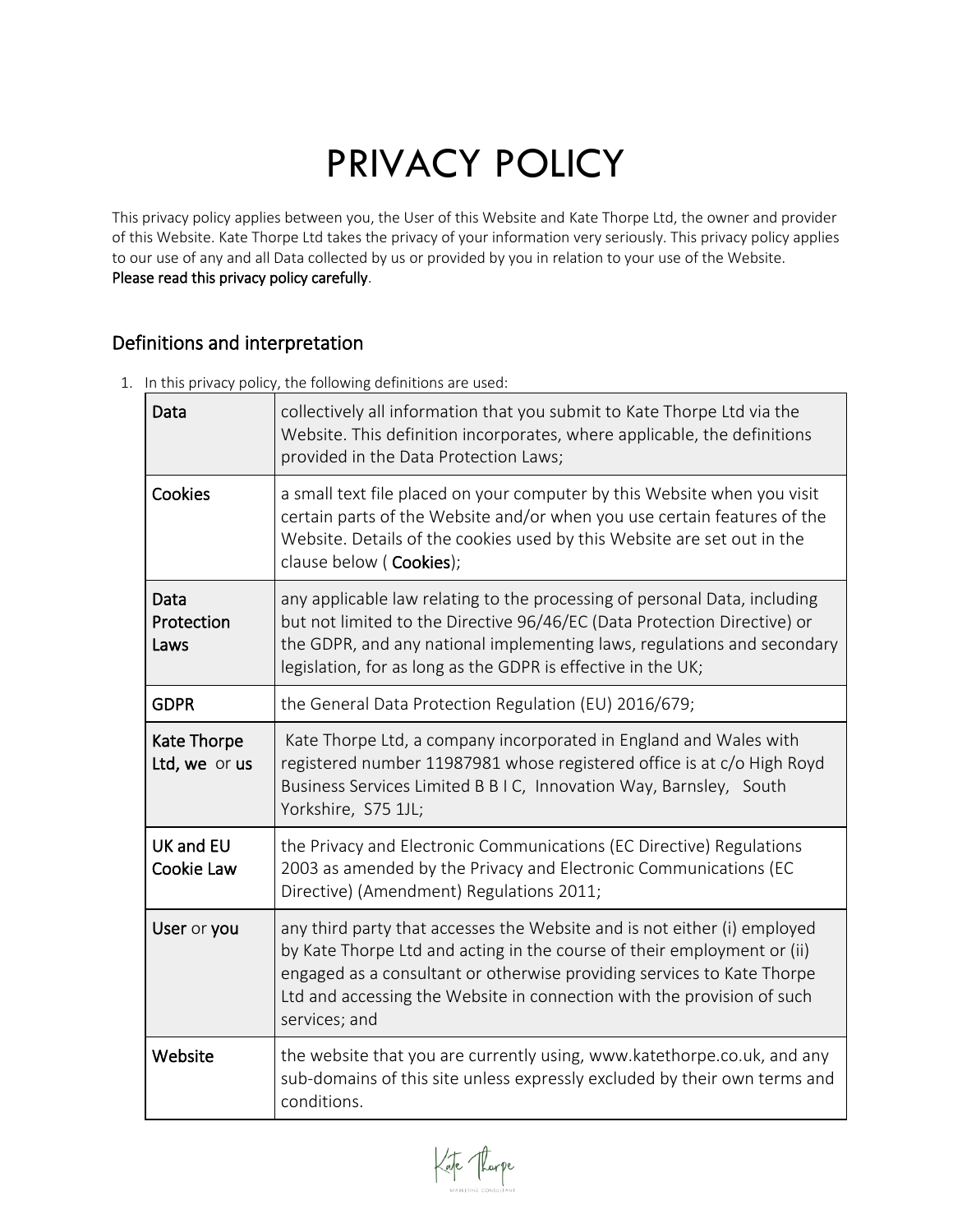- 2. In this privacy policy, unless the context requires a different interpretation:
	- a. the singular includes the plural and vice versa;
	- b. references to sub-clauses, clauses, schedules or appendices are to sub-clauses, clauses, schedules or appendices of this privacy policy;
	- c. a reference to a person includes firms, companies, government entities, trusts and partnerships;
	- d. "including" is understood to mean "including without limitation";
	- e. reference to any statutory provision includes any modification or amendment of it;
	- f. the headings and sub-headings do not form part of this privacy policy.

#### Scope of this privacy policy

- 3. This privacy policy applies only to the actions of Kate Thorpe Ltd and Users with respect to this Website. It does not extend to any websites that can be accessed from this Website including, but not limited to, any links we may provide to social media websites.
- 4. For purposes of the applicable Data Protection Laws, Kate Thorpe Ltd is the "data controller". This means that Kate Thorpe Ltd determines the purposes for which, and the manner in which, your Data is processed.

#### Data collected

- 5. We may collect the following Data, which includes personal Data, from you:
	- a. name;
	- b. contact Information such as email addresses and telephone numbers;

in each case, in accordance with this privacy policy.

#### How we collect Data

- 6. We collect Data in the following ways:
	- a. data is given to us by you ; and
	- b. data is collected automatically.

## Data that is given to us by you

- 7. Kate Thorpe Ltd will collect your Data in a number of ways, for example:
	- a. when you contact us through the Website, by telephone, post, e-mail or through any other means;

de Thorpe

b. when you use our services;

in each case, in accordance with this privacy policy.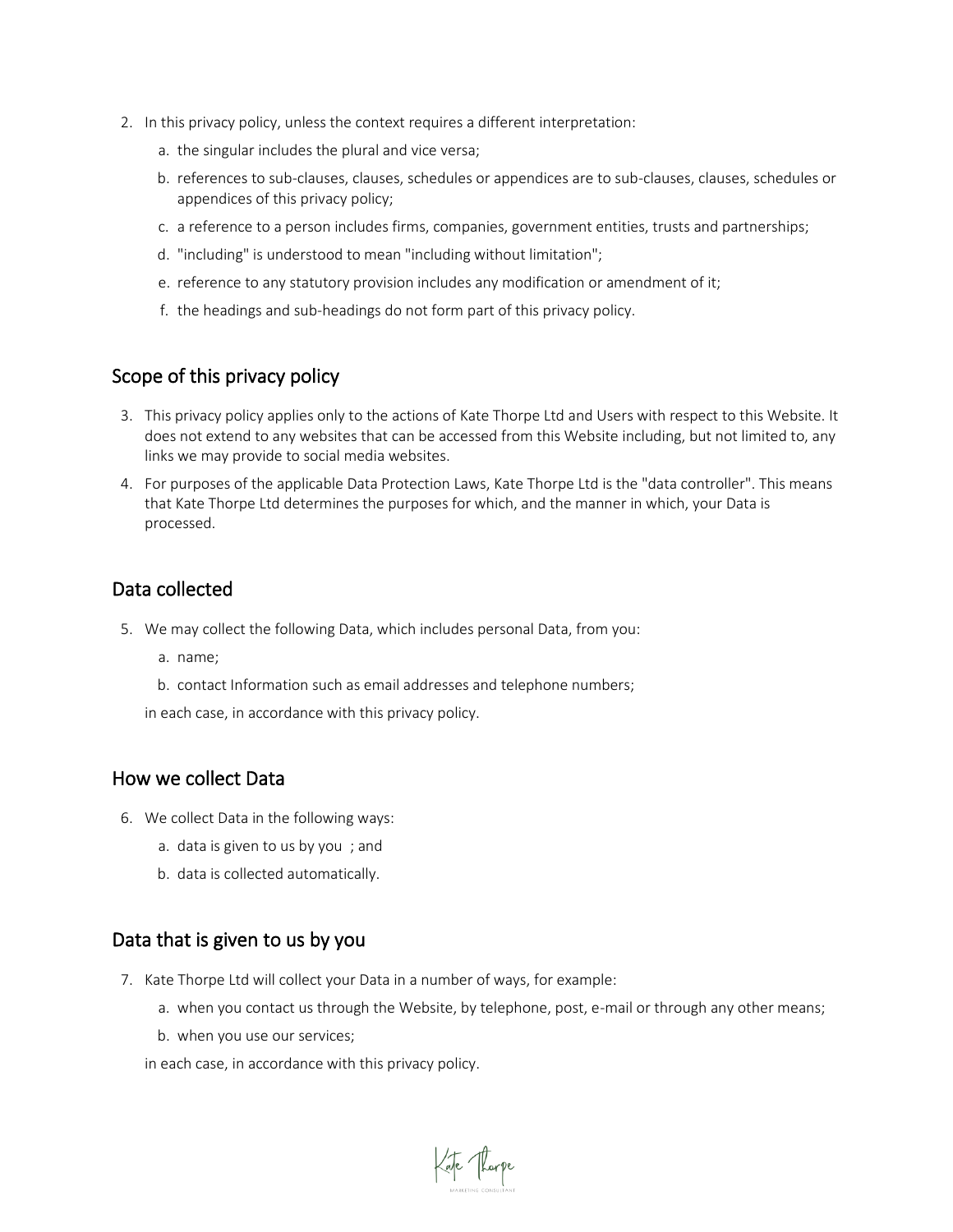## Data that is collected automatically

- 8. To the extent that you access the Website, we will collect your Data automatically, for example:
	- a. we automatically collect some information about your visit to the Website. This information helps us to make improvements to Website content and navigation, and includes your IP address, the date, times and frequency with which you access the Website and the way you use and interact with its content.
	- b. we will collect your Data automatically via cookies, in line with the cookie settings on your browser. For more information about cookies, and how we use them on the Website, see the section below, headed "Cookies".

## Our use of Data

- 9. Any or all of the above Data may be required by us from time to time in order to provide you with the best possible service and experience when using our Website. Specifically, Data may be used by us for the following reasons:
	- a. internal record keeping;

in each case, in accordance with this privacy policy.

10. We may use your Data for the above purposes if we deem it necessary to do so for our legitimate interests. If you are not satisfied with this, you have the right to object in certain circumstances (see the section headed "Your rights" below).

## Keeping Data secure

- 11. We will use technical and organisational measures to safeguard your Data, for example:
	- a. access to your account is controlled by a password and a user name that is unique to you.
	- b. we store your Data on secure servers.
- 12. Technical and organisational measures include measures to deal with any suspected data breach. If you suspect any misuse or loss or unauthorised access to your Data, please let us know immediately by contacting us via this e-mail address: hello@katethorpe.co.uk.
- 13. If you want detailed information from Get Safe Online on how to protect your information and your computers and devices against fraud, identity theft, viruses and many other online problems, please visit www.getsafeonline.org. Get Safe Online is supported by HM Government and leading businesses.

#### Data retention

- 14. Unless a longer retention period is required or permitted by law, we will only hold your Data on our systems for the period necessary to fulfil the purposes outlined in this privacy policy or until you request that the Data be deleted.
- 15. Even if we delete your Data, it may persist on backup or archival media for legal, tax or regulatory purposes.

Kate Thorpe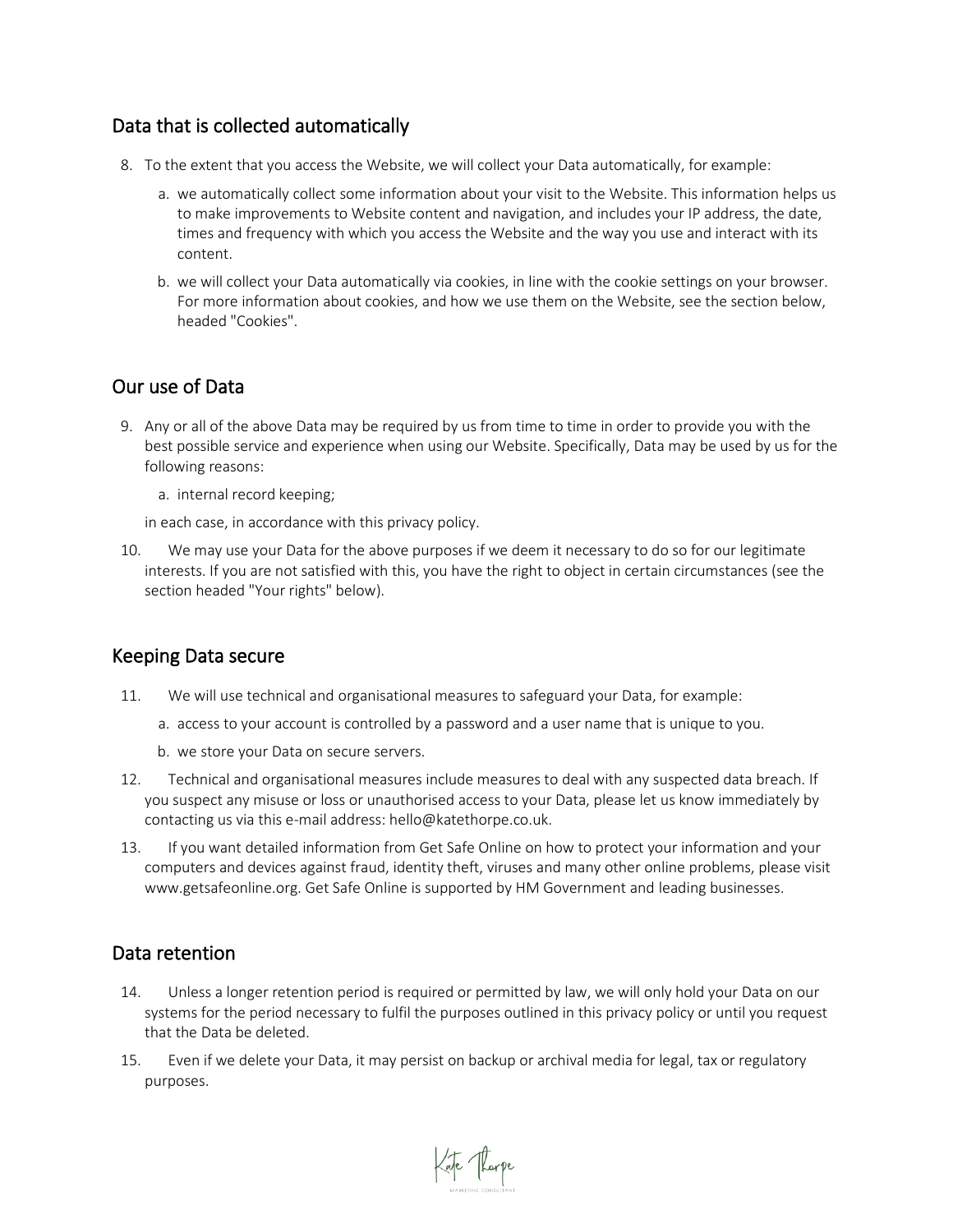## Your rights

- 16. You have the following rights in relation to your Data:
	- a. Right to access the right to request (i) copies of the information we hold about you at any time, or (ii) that we modify, update or delete such information. If we provide you with access to the information we hold about you, we will not charge you for this, unless your request is "manifestly unfounded or excessive." Where we are legally permitted to do so, we may refuse your request. If we refuse your request, we will tell you the reasons why.
	- b. Right to correct the right to have your Data rectified if it is inaccurate or incomplete.
	- c. Right to erase the right to request that we delete or remove your Data from our systems.
	- d. Right to restrict our use of your Data the right to "block" us from using your Data or limit the way in which we can use it.
	- e. Right to data portability the right to request that we move, copy or transfer your Data.
	- f. Right to object the right to object to our use of your Data including where we use it for our legitimate interests.
- 17. To make enquiries, exercise any of your rights set out above, or withdraw your consent to the processing of your Data (where consent is our legal basis for processing your Data), please contact us via this e-mail address: hello@katethorpe.co.uk.
- 18. If you are not satisfied with the way a complaint you make in relation to your Data is handled by us, you may be able to refer your complaint to the relevant data protection authority. For the UK, this is the Information Commissioner's Office (ICO). The ICO's contact details can be found on their website at https://ico.org.uk/.
- 19. It is important that the Data we hold about you is accurate and current. Please keep us informed if your Data changes during the period for which we hold it.

## Links to other websites

20. This Website may, from time to time, provide links to other websites. We have no control over such websites and are not responsible for the content of these websites. This privacy policy does not extend to your use of such websites. You are advised to read the privacy policy or statement of other websites prior to using them.

## Changes of business ownership and control

21. Kate Thorpe Ltd may, from time to time, expand or reduce our business and this may involve the sale and/or the transfer of control of all or part of Kate Thorpe Ltd. Data provided by Users will, where it is relevant to any part of our business so transferred, be transferred along with that part and the new owner or newly controlling party will, under the terms of this privacy policy, be permitted to use the Data for the purposes for which it was originally supplied to us.

Kate Thorpe

- 22. We may also disclose Data to a prospective purchaser of our business or any part of it.
- 23. In the above instances, we will take steps with the aim of ensuring your privacy is protected.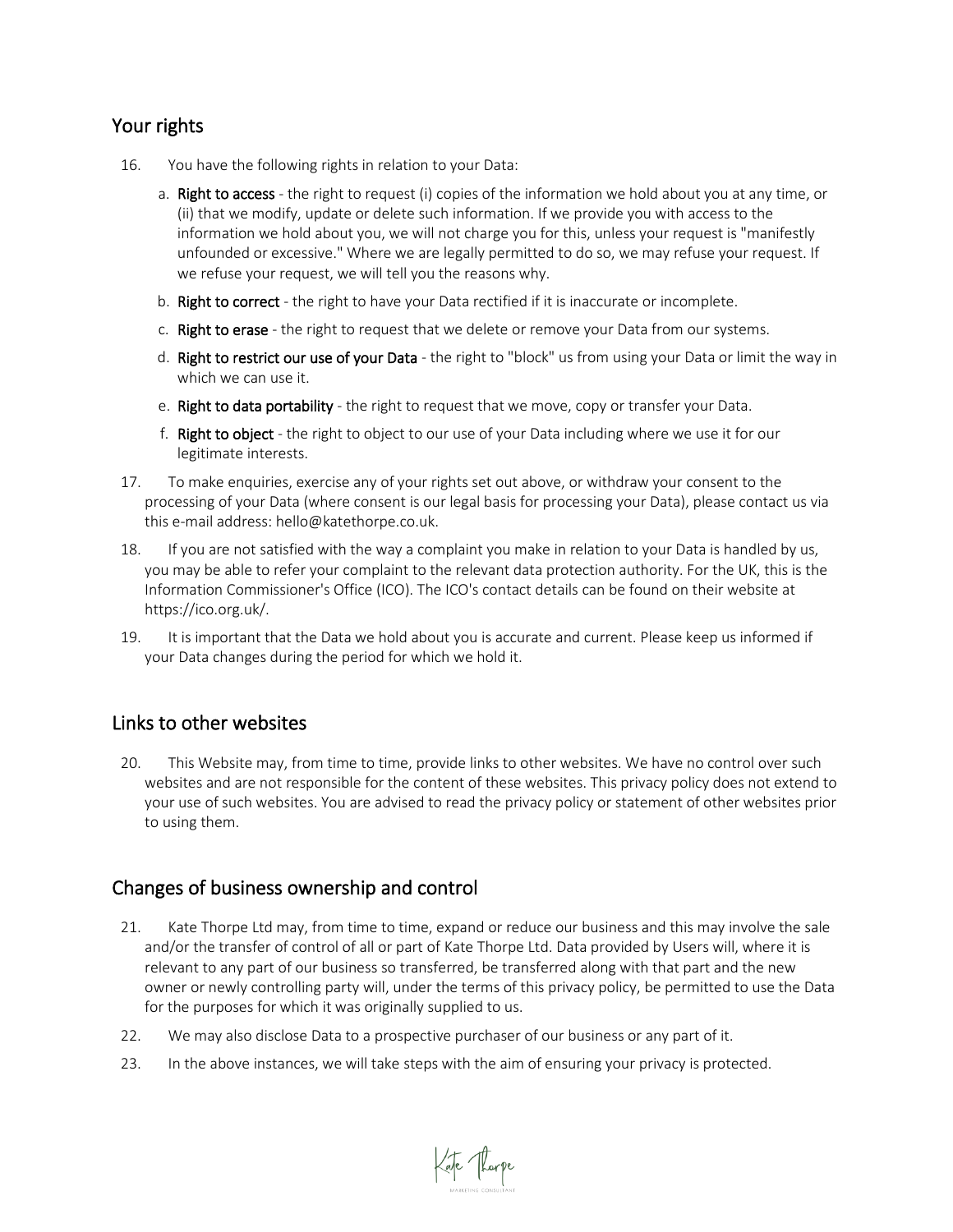## **Cookies**

- 24. This Website may place and access certain Cookies on your computer. Kate Thorpe Ltd uses Cookies to improve your experience of using the Website and to improve our range of services. Kate Thorpe Ltd has carefully chosen these Cookies and has taken steps to ensure that your privacy is protected and respected at all times.
- 25. All Cookies used by this Website are used in accordance with current UK and EU Cookie Law.
- 26. Before the Website places Cookies on your computer, you will be presented with a message bar requesting your consent to set those Cookies. By giving your consent to the placing of Cookies, you are enabling Kate Thorpe Ltd to provide a better experience and service to you. You may, if you wish, deny consent to the placing of Cookies; however certain features of the Website may not function fully or as intended.
- 27. This Website may place the following Cookies:

| Type of Cookie             | Purpose                                                                                                                                                                                                                           |
|----------------------------|-----------------------------------------------------------------------------------------------------------------------------------------------------------------------------------------------------------------------------------|
| Strictly necessary cookies | These are cookies that are required for the operation of our<br>website. They include, for example, cookies that enable you to log<br>into secure areas of our website, use a shopping cart or make use<br>of e-billing services. |

- 28. You can find a list of Cookies that we use in the Cookies Schedule.
- 29. You can choose to enable or disable Cookies in your internet browser. By default, most internet browsers accept Cookies but this can be changed. For further details, please consult the help menu in your internet browser.
- 30. You can choose to delete Cookies at any time; however you may lose any information that enables you to access the Website more quickly and efficiently including, but not limited to, personalisation settings.
- 31. It is recommended that you ensure that your internet browser is up-to-date and that you consult the help and guidance provided by the developer of your internet browser if you are unsure about adjusting your privacy settings.
- 32. For more information generally on cookies, including how to disable them, please refer to aboutcookies.org. You will also find details on how to delete cookies from your computer.

## General

- 33. You may not transfer any of your rights under this privacy policy to any other person. We may transfer our rights under this privacy policy where we reasonably believe your rights will not be affected.
- 34. If any court or competent authority finds that any provision of this privacy policy (or part of any provision) is invalid, illegal or unenforceable, that provision or part-provision will, to the extent required, be deemed to be deleted, and the validity and enforceability of the other provisions of this privacy policy will not be affected.
- 35. Unless otherwise agreed, no delay, act or omission by a party in exercising any right or remedy will be deemed a waiver of that, or any other, right or remedy.

de Thorpe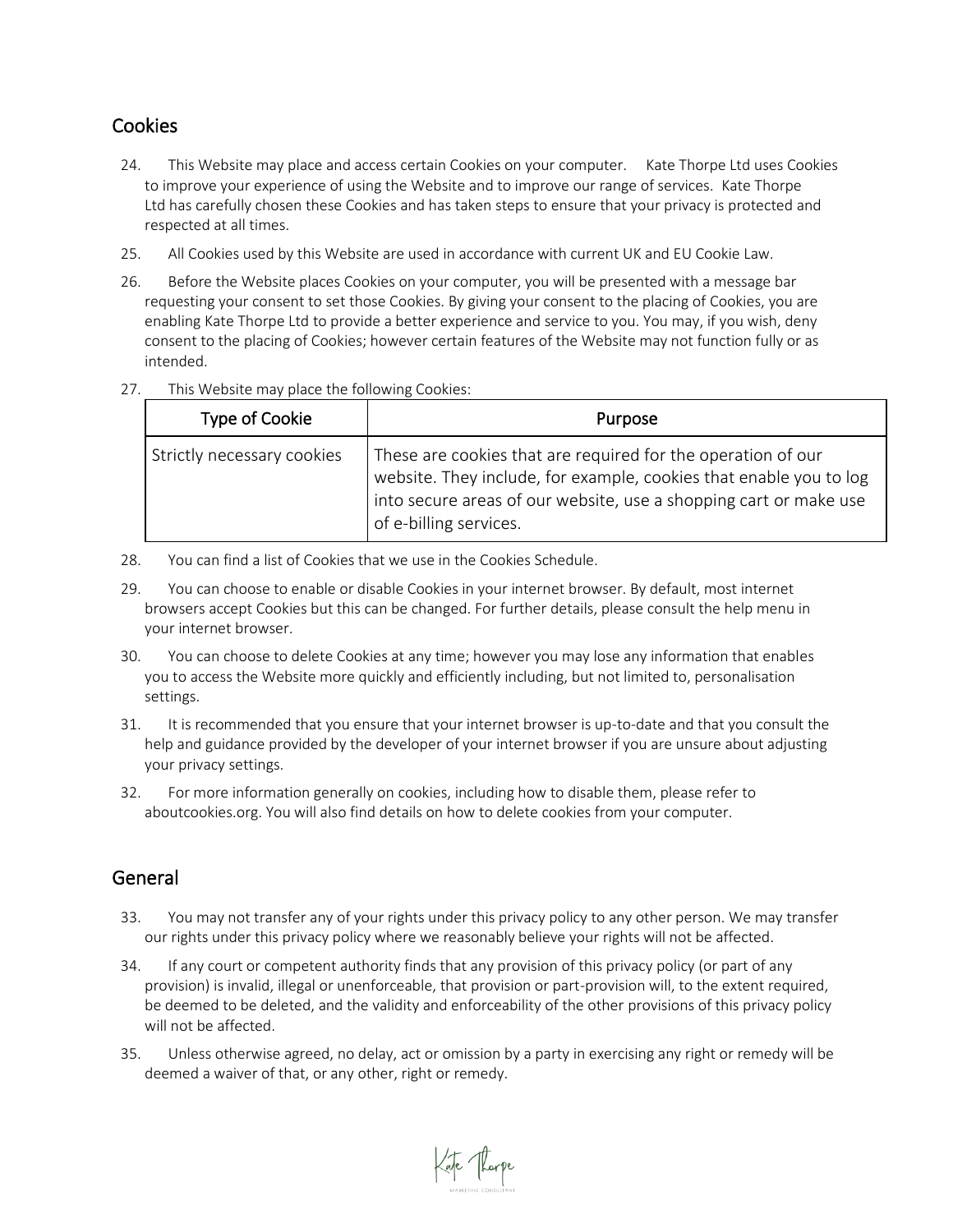36. This Agreement will be governed by and interpreted according to the law of England and Wales. All disputes arising under the Agreement will be subject to the exclusive jurisdiction of the English and Welsh courts.

## Changes to this privacy policy

37. Kate Thorpe Ltd reserves the right to change this privacy policy as we may deem necessary from time to time or as may be required by law. Any changes will be immediately posted on the Website and you are deemed to have accepted the terms of the privacy policy on your first use of the Website following the alterations. You may contact Kate Thorpe Ltd by email at hello@katethorpe.co.uk.

#### 07 December 2019